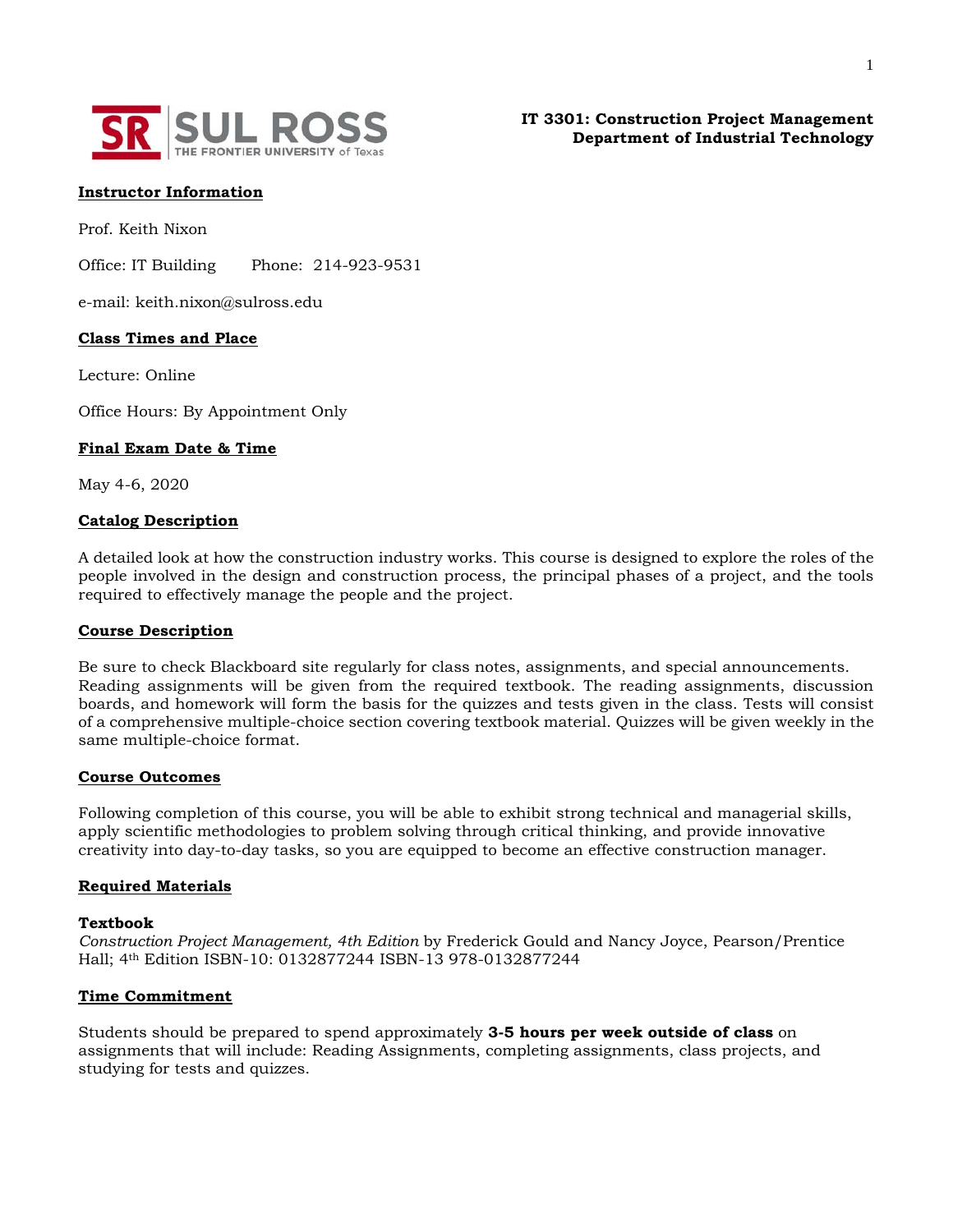## **Attendance and Late Assignment Policy**

All assignments are due on posted due dates. NO LATE ASSIGNMENTS WILL BE ACCEPTED.

## **Participation, Attendance, and other assignments**

A high degree of engagement is expected and will contribute to your learning as an active participant. This includes interacting with the instructor and other students, completing outside of class assignments and readings, and being prepared to participate in discussions. This class is the beginning of your journey to becoming a professional. Evidence of professionalism includes collegial attitude, participation, and punctuality.

Personalized assignments can be requested in the form of tailored exercises for each individuals' career/degree path. These will be in the form of extra credit or assignment substitute.

### **Evaluation**

A student's grade will be determined based on the following percentages:

40% - Discussion Boards

15% - Site Visit 25% - Quizzes 20% - Exams

Grading Scale: 100-90 = A, 89-80 = B, 79-70 = C, 69-60 = D, 59-0 = F

All tests and quizzes will be OPEN BOOK.

# **Code of Classroom Conduct**

- Maintain integrity on all assignments and tests
- Participate in all weekly discussions
- Turn in Assignments on time
- THERE WILL BE NO LATE WORK ACCEPTED.

## **Students with Special Needs**

Sul Ross State University (SRSU) is committed to equal access in compliance with Americans with Disabilities Act of 1973. It is SRSU policy to provide reasonable accommodations to students with documented disabilities. It is the Student's responsibility to initiate a request. Please contact me, Ms. Rebecca Greathouse Wren, M.Ed., LPC-S, Director/Counselor, Accessibility Services Coordinator, Ferguson Hall (Suite 112) at 432.837.8203; mailing address is P.O. Box C-122, Sul Ross State University, Alpine, Texas 79832. Students should then contact the instructor as soon as possible to initiate the recommended accommodations